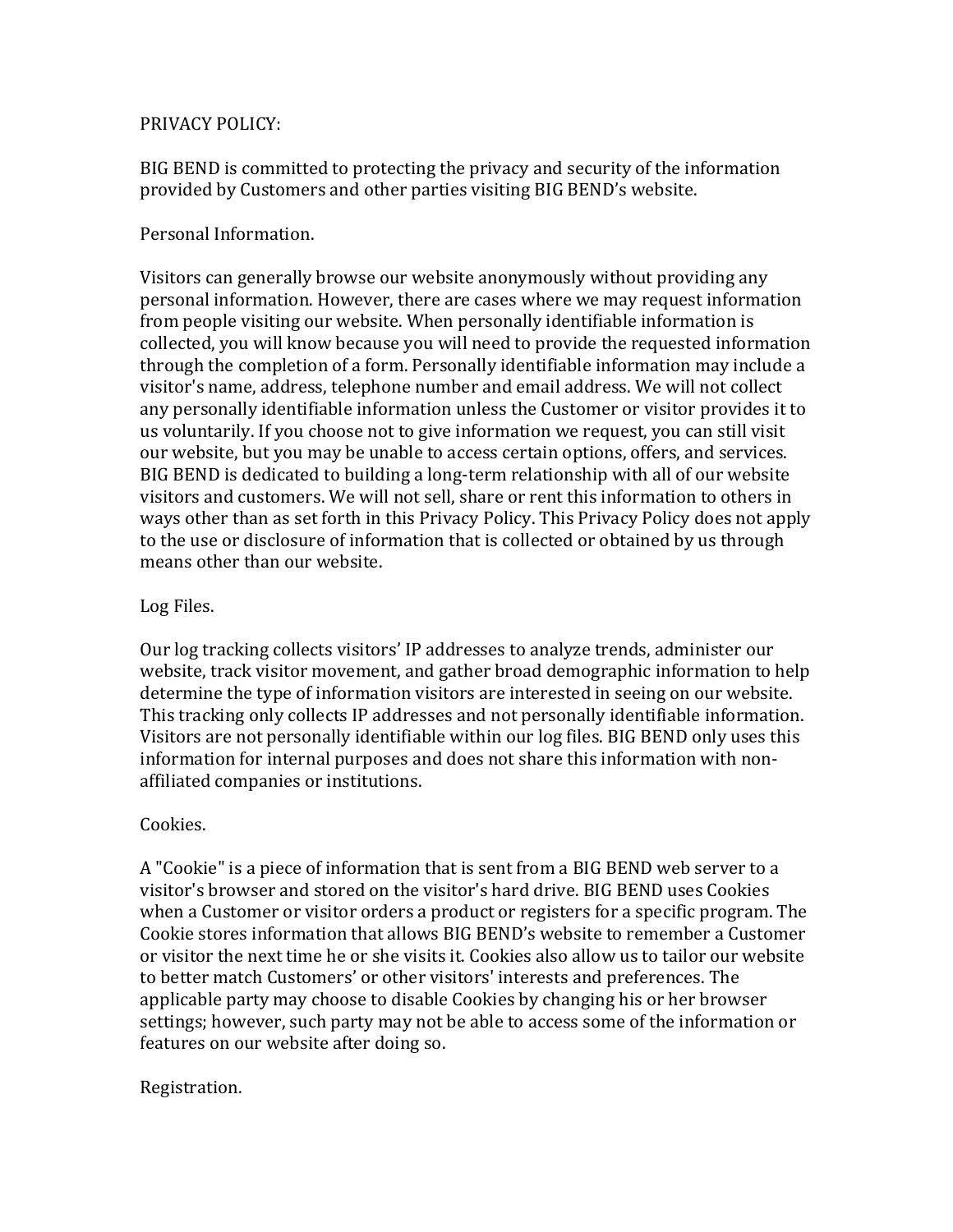In some cases, a person may be required to complete a registration form to order a product or to receive certain information. During the registration process, the person is required to give specific information such as name and email address. This information is used to contact the person regarding services offered by BIG BEND for which the person has expressed interest.

### Ordering Services.

When ordering Services online, BIG BEND will request certain information from a Customer to complete an order. The Customer's information will include name, address, telephone number, email address, payment information and other information as may be requested by BIG BEND in the order form. This information is used for billing purposes, fulfillment of orders, ongoing account maintenance and upgrades. 

#### Security.

When asked to enter certain sensitive information (such as credit card number and/or social security number), that information is encrypted and is protected through third party security systems. Access to visitor information is restricted to BIG BEND and underlying parties through their respective developers, network operations personnel and other qualified employees or agents (such as billing clerks or customer care representatives). In addition, the servers on which BIG BEND stores personally identifiable information are kept in a secure location. While we use reasonable efforts to safeguard the confidentiality of your information, BIG BEND will have no responsibility for disclosure of any information obtained due to errors in transmission or the unauthorized acts of third parties.

## Marketing Contacts.

If a party wishes to subscribe to newsletters or other marketing information, such as email updates, BIG BEND will ask for contact information, including a street address or email address. In addition, we may ask for information that will help deliver pertinent information from BIG BEND. Persons who do not wish to receive BIG BEND newsletters or promotional materials may opt-out of receiving these communications. Each contact the visitor receives from BIG BEND will inform the visitor how to unsubscribe from these communications.

## Sharing of Personal Information.

Collected personal information is only used for the business purposes of BIG BEND and is not shared with external, non-affiliated companies except as provided in this Privacy Policy. BIG BEND may partner with other parties to provide specific services, such as billing solutions, which are designed to enhance the functionality of our products and services. When a customer signs up for these services, BIG BEND will only share names or other contact information that is necessary for the third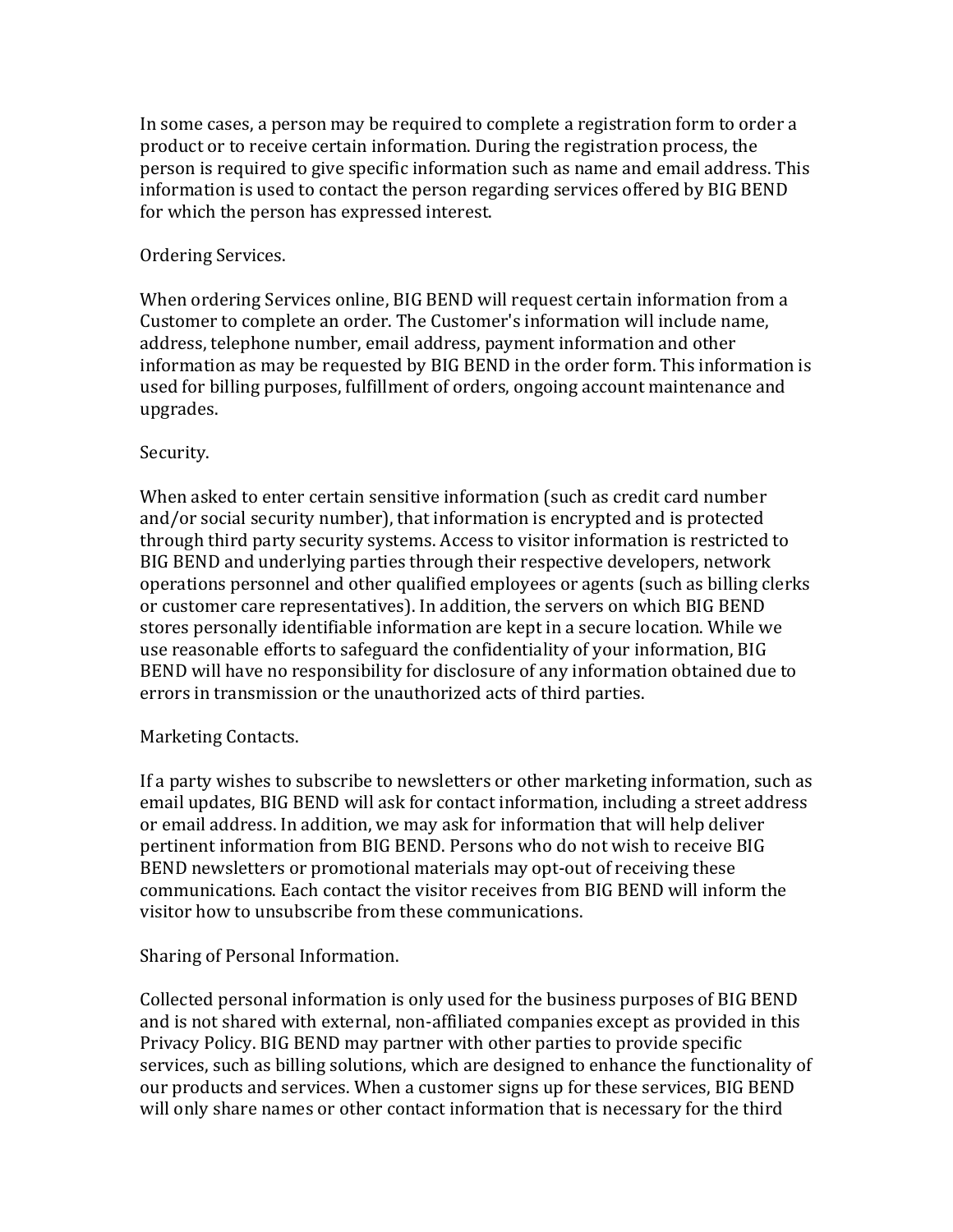party to provide these services. We may also provide your personal information to third party agents we have hired to help us provide a good or service you have requested. For example, we would need to provide your address to a shipping company to deliver a package you have ordered. In addition, we outsource certain functions of our business, and those agents may have access to your personal information; however, in such cases our agents are prohibited from disclosing your personal information to others. We may share statistical or aggregated non-personal information about our visitors with advertisers, business partners, sponsors and other third parties. No personal information is supplied in these cases. This data is used to customize our website content and advertising to deliver a better experience to our users.

Correction/Updating Personal Information.

If a Customer needs to update or change personal identification information, BIG BEND will help the Customer to correct, update or remove personal data provided to BIG BEND. The Customer can update or change personally identifiable information by contacting BIG BEND directly or through its website. Notification of Changes. If we make any changes to the BIG BEND Privacy Policy, we will post those changes on BIG BEND's website so Customers and visitors are informed of what information we collect and how we use that information. We will only use information in accordance with the current BIG BEND Privacy Policy.

#### Links.

BIG BEND's website contains links to other websites. BIG BEND is not responsible for the contents or privacy practices of these websites. We encourage our visitors and customers to read the privacy policy of each website they visit. This Privacy Policy applies solely to information collected on BIG BEND's website.

Policies For Children.

BIG BEND DOES NOT KNOWINGLY SOLICIT, COLLECT OR USE ANY PERSONAL INFORMATION FROM VISITORS UNDER 13 YEARS OF AGE. NO INFORMATION SHOULD BE SUBMITTED TO OUR WEBSITE BY GUESTS UNDER 13 YEARS OF AGE. AND VISITORS UNDER 13 YEARS OLD ARE NOT ALLOWED TO REGISTER FOR OUR CONTESTS, NEWSLETTER, PRODUCTS OR SERVICES.

## Special Cases.

BIG BEND reserves the right to disclose personal information in special cases, when we have reason to believe that disclosing this information is necessary to identify, contact or bring legal action against someone who may be causing injury to or interference with (either intentionally or unintentionally) our rights or property, other website users, or anyone else that could be harmed by such activities. We may disclose personal information without notice to you in response to a subpoena or